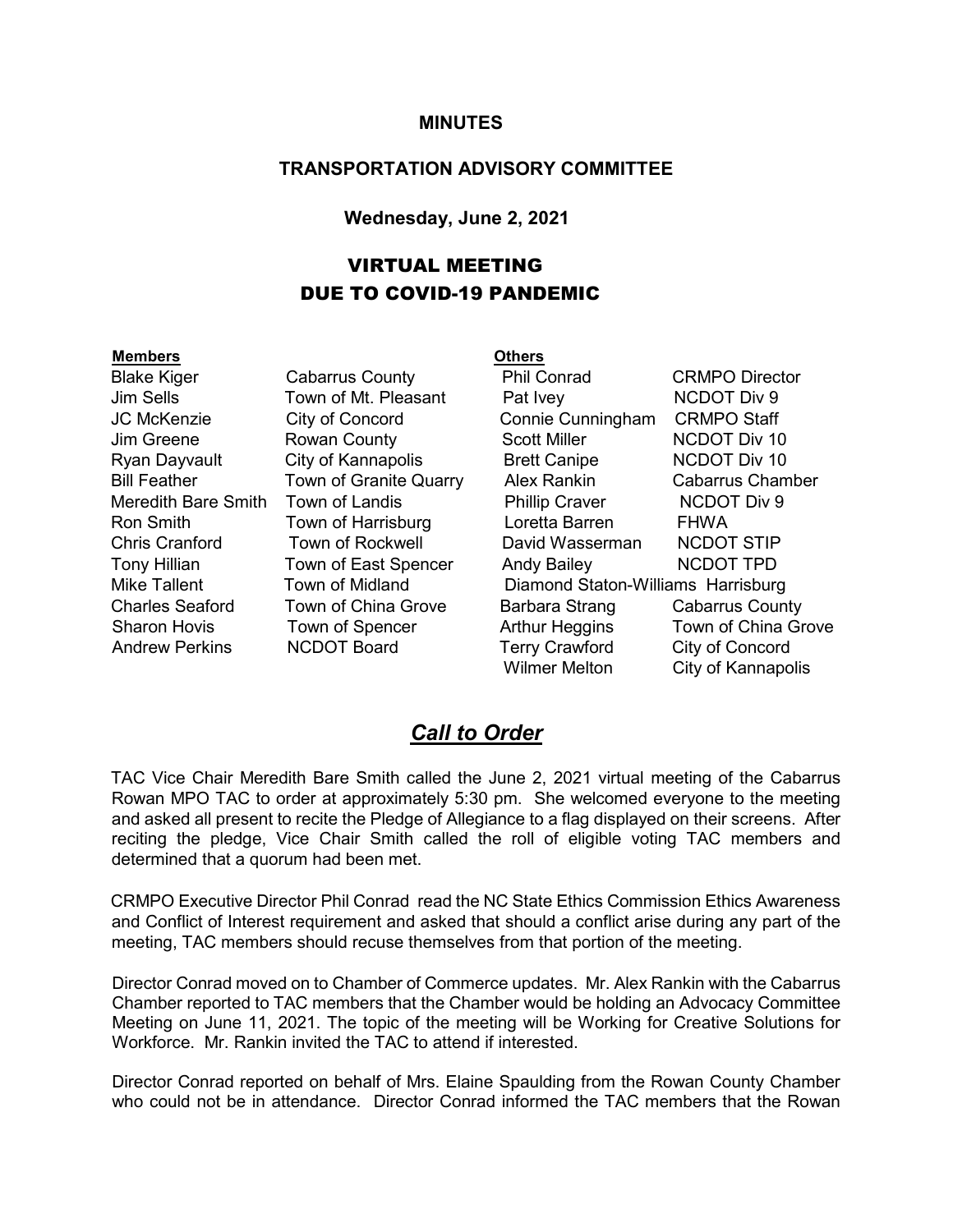Chamber will be holding its Mayor's Round Table session on June 11, 2021 hosted by the Governmental Affairs Committee.

Moving on, TAC Vice Chair Smith asked if there were any speakers from the floor who would like to speak. With none heard, she moved onto the next order of business.

Vice Chair Smith asked if there were any adjustments to the meeting agenda including the Consent Agenda. With none heard, Mr. Ron Smith made a motion to approve the agenda as presented including the Consent Agenda and Mr. Arthur Heggins seconded the motion. The TAC members voted unanimously to approve.

#### **CONSENT AGENDA**

All items on the consent agenda are considered routine and may be enacted by one motion. If a TAC member requests discussion on an item, the item will be removed from the consent agenda and considered separately. The following items were presented for TAC consideration on the Consent Agenda:

#### **NO ITEMS FOR CONSIDERATION**

## **THIS CONCLUDES THE CONSENT AGENDA**

### *Approval of March 24, 2021 Minutes*

Vice Chair Smith called members' attention to the minutes from the March 24, 2021 meeting included in their meeting packets. Vice Chair Smith asked if there were any corrections or additions to the minutes. With none being heard, Mr. J.C. McKenzie made a motion to approve the minutes as presented. Mr. Bill Feather seconded the motion and the TAC members followed with a unanimous vote to approve.

### *Funding Swap Reguest*

CRMPO Director Phil Conrad reported to the TAC members that NCDOT is proposing the swapping of funding sources for several projects with the Cabarrus Rowan MPO. Director Conrad explained to the TAC members that the swapping of funds could potentially help NCDOT secure additional federal funding for North Carolina. Director Conrad continued by explaining that the funding swap would involve switching \$5,000,000 of the CRMPO's Surface Transportation Block Grant-Direct Attributable federal funds for \$5,000,000 in other flexible federal funds in the years the STBG-DA funds were programed. At that time, Director Conrad introduced Mr. David Wasserman from NCDOT's STIP Unit to provide additional information.

Mr. David Wasserman provided a Power Point presentation to the TAC members explaining the \$5,000,000 funding swap request. Mr. Wasserman explained that the CRMPO controls its allotment of DA funds and that's why NCDOT is making this request to the CRMPO. The money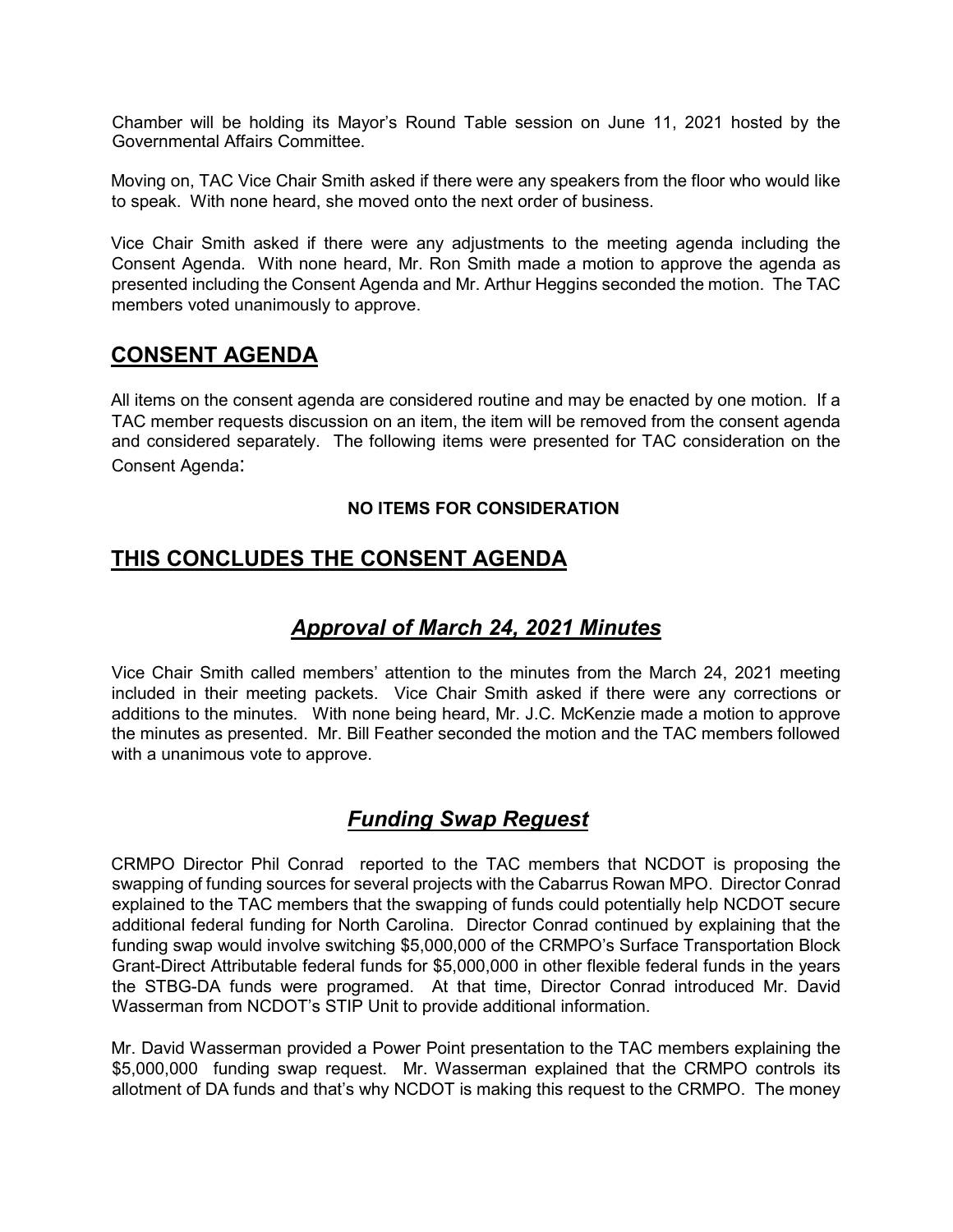transferred would be swapped from the Poplar Tent Road/Harris Road intersection, the Grants Creek Greenway to cover the I-85 widening overdrafts. Mr. J.C McKenzie expressed concern to Mr. Wasserman regarding the current funding swap request in light of the fact the MPO had already approved a different funding swap earlier. Mr. Wasserman reported that the CRMPO will not lose money and that the money is just delayed for certain projects. Director Conrad directed members to Attachment 3 in their packets which was a memo from NCDOT staff explaining the request and proposed swap.

With no other comments or questions, Mr. Bill Feather made a motion to endorse the request from NCDOT to swap funds for the STIP projects as proposed. Mr. Ron Smith seconded the motion and the TAC members voted unanimously to approve.

### *FY 2020-2029 MTIP Modification #6*

Director Phil Conrad reminded the TAC members that MPO staff is sometimes requested to bring amendments or modifications from recent NCDOT Board of Transportation agendas to the TCC/TAC for consideration. A request from the last NCDOT BOT meeting was made to modify additional projects. Director Conrad called members' attention to the information included in their packets regarding the specific project modifications.

The first project modification was for the delay of construction of Y-4810K to FY2023 which is the Rogers Lake Road grade separation project. The second modification request was to EB-5619 which called for a description change to use segments A, B and C. The third project was W-5710 which is for safety improvements at various locations in Division 10. The fourth and fifth projects were for various statewide CMAQ projects C-5600 and C-5601.

Director Conrad called members' attention to Attachment 4 which was a draft resolution modifying the MTIP for these projects. He asked for any questions or comments regarding the information presented. With none heard, Mr. J.C. McKenzie made a motion to endorse modification #6 to the FY 2020-2029 MTIP. Mr. Ryan Dayvault seconded the motion and the TAC members voted unanimously to approve.

# *2021 Draft Local Priority Methodology*

Director Conrad reported that NCDOT staff has indicated that Session Law 2012-84 requires the Department to develop a process for standardizing or approving MPO local input methodology. With recent changes in the way that points can be flexed between tiers, CRMPO staff has submitted a draft of the CRMPO local input methodology to NDCOT for content review. Director Conrad went on to say that after the content review the NCDOT staff will grant conditional approval to the MPO's methodology subject to public unput and the CRMPO Board approval. He then called attention to Attachment 5 which was the CRMPO's local priority methodology. Director Conrad reviewed the methodology with the members and pointed out that the proposed edits were located under the public input process section of the document. He also explained that Local Input Point Flexing is a new added process and is included in the Local Priority Methodology document.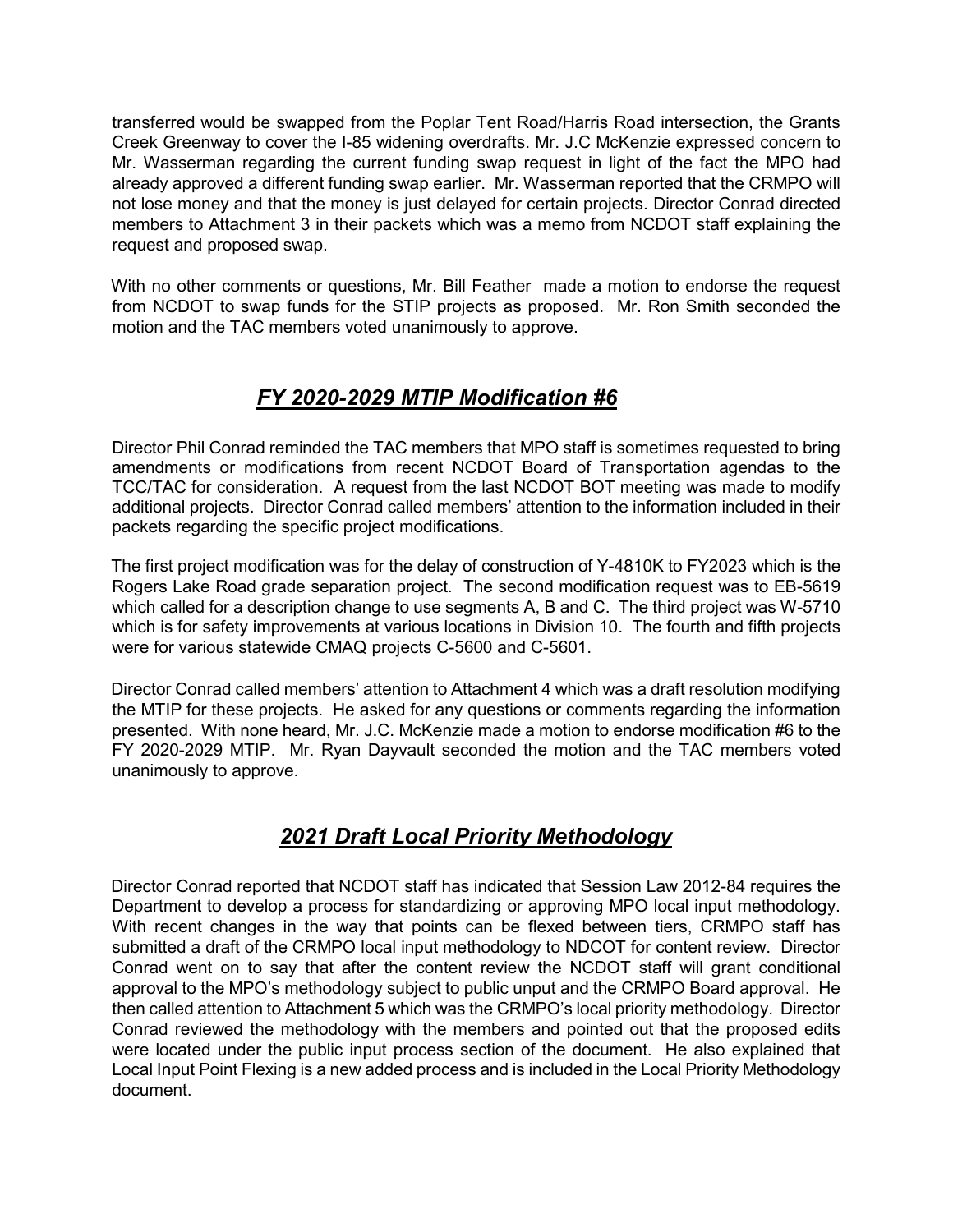With no questions or comments heard, Blake Kiger made a motion to endorse the Draft Local Priority Methodology. Mr. Charles Seaford seconded the motion and the TAC members voted unanimously to approve.

### *RIDER Public Transportation Agency Safety Plan*

Director Phil Conrad reported to TAC members that the Public Transportation Agency Safety Plan (PTASP) final rule, 49 C.F.R. Part 673, requires certain operators of public transportation systems that are recipients or subrecipients of FTA grand funds, to develop safety plans that include the processes and procedures necessary for implementing Safety Management Systems.

Director Conrad explained that the Concord/Kannapolis Area Transit System and the City of Concord opted to use the NCDOT Safety Plan which allowed them to draft and certify their Public Transportation Agency Safety Plan under NCDOT's framework and requirements. The Concord/Kannapolis Area Transit System is allowed to choose this option because they utilize less than 100 buses and are considered a small public transportation provider. Director Conrad stated that the required annual review of the PTASP was approved by the Concord Kannapolis Area Transit Commission on April 21, 2021 and by the City of Concord City Council on May 13, 2021.

Director Conrad continued by explaining that approval by the Cabarrus Rowan Metropolitan Planning Organization is required for approval and certification by NCDOT. He then informed the TAC members that the 307 page Plan document can be found in its entirety at the link, ckrider.com/qp-content/uploads/2021-Public-Transportation-Agency-Safety-Plan-Final-Version.pdf.

With no comments or questions heard from Director Conrad, Mr. J.C. McKenzie made a motion to approve the Rider Public Transportation Agency Safety Plan. Mr. Chris Cranford seconded that motion and the TAC members voted unanimously to approve.

# *Reports/CRMPO Business*

1. Local Reports - NCDOT Division 9 & 10 – Mr. Pat Ivey, NCDOT Division 9 informed TAC members that Division 9 Updates are included in their meeting packet. He offered to discuss any projects on the list with members.

Mr. Brett Canipe, NCDOT Division 10 Engineer reviewed for TAC members projects included in the updates spreadsheet that was included in their packet. Mr. Canipe also reported that the statewide Debris Removal Program held in April was a huge success.

Mr. Andrew Perkins NCDOT Board of Transportation member reported to the TAC members that the Board is meeting with the NC Legislature to discuss the transportation needs of the State.

2. STBGP Project Call Deadline – Executive Director Phil Conrad reminded members that the deadline for project submittal is August 6, 2021.